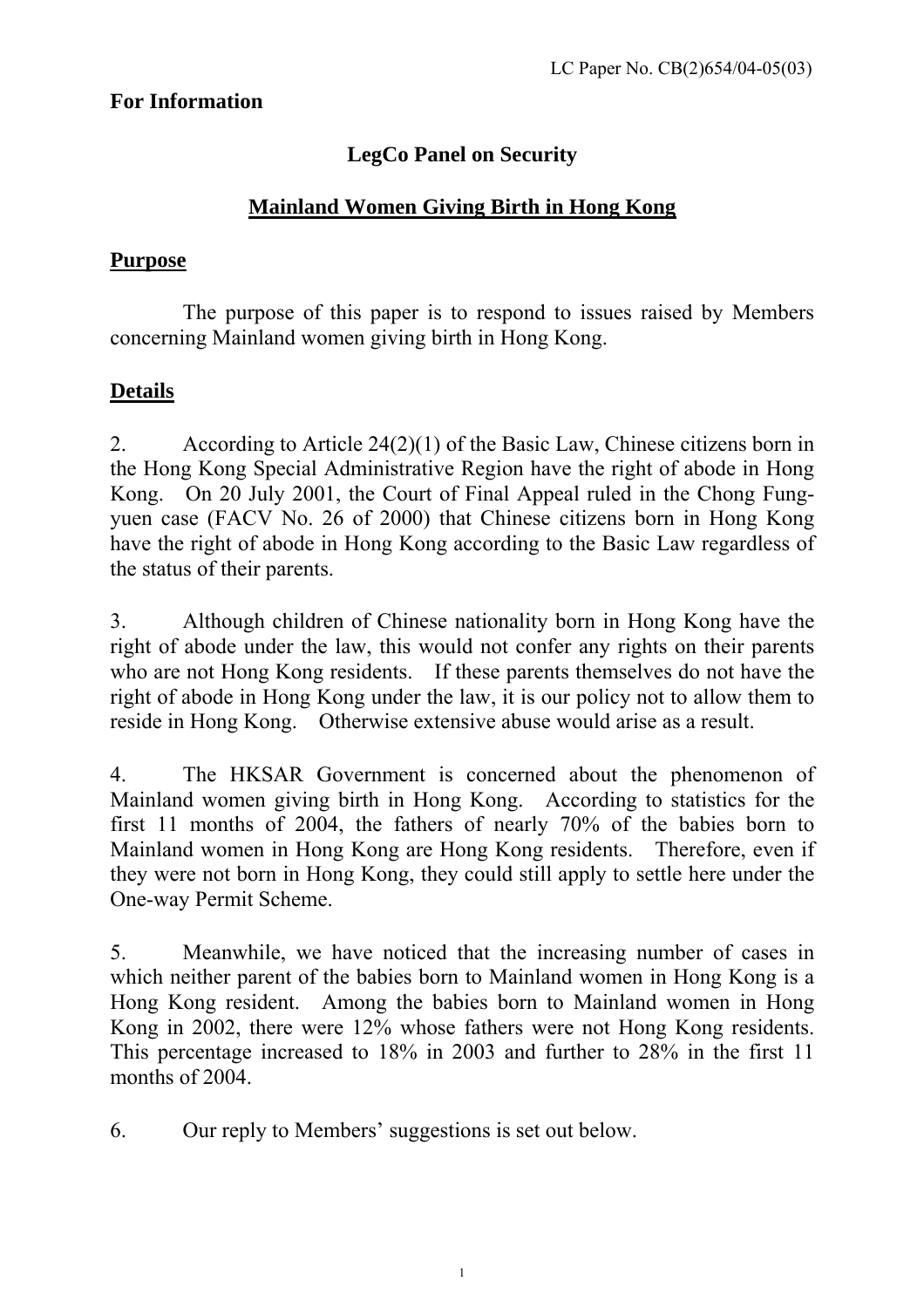### **Refusing entry of pregnant Mainland women**

7. Visitors (including Mainland visitors) who possess valid travel documents are normally allowed to enter Hong Kong as long as they meet normal immigration requirements (such as having adequate travelling expenses) and the Immigration Department (ImmD) is satisfied with the bona fides of their purpose of visit. ImmD will not refuse entry of a visitor solely on the ground of pregnancy. Even if ImmD lay down rules prohibiting visitors whose pregnancy has reached a certain stage from entering Hong Kong, the effectiveness of such a measure would probably be limited. It is difficult to establish whether an individual visitor is pregnant. The measure might even prompt Mainland women who have the intention to give birth in Hong Kong to enter Hong Kong at an early stage of pregnancy and overstay to give birth.

### **Requesting the Mainland authorities to bar pregnant women suspected of planning to give birth in Hong Kong from exit or to prohibit women whose pregnancy has reached a certain number of weeks from applying for entry to Hong Kong**

8. We understand that it is difficult for the Mainland authorities to prevent pregnant women from leaving the Mainland. It is difficult for them to refuse exit applications from Mainland women solely because they are pregnant. In practice, it is also difficult for the exit and entry authorities in the Mainland to determine whether individual applicants are pregnant or not.

#### **Exploring the possibility of entering into an agreement on mutual legal assistance with the Mainland authorities to enable them to enforce execution writs applied for by the HKSAR Government in respect of default of payment by Mainland pregnant women giving birth in Hong Kong**

9. According to information provided by the Administration Wing of the Chief Secretary for Administration's Office, there is at present no arrangement on reciprocal enforcement of judgment between the HKSAR and the Mainland. In the light of the disparities between the legal systems of the HKSAR and the Mainland, and noting that while there is support for a proposed arrangement on reciprocal enforcement of judgment, there are also concerns expressed about such an arrangement, the Administration considers it appropriate to adopt a stepby-step approach. Following consultation with the legal profession, chambers of commerce and trade associations, as well as briefing to the Panel on Administration of Justice and Legal Services, the Administration has proposed that the Arrangement should cover only *money judgments* given by a court of either the Mainland (at the Intermediate People's Court level or higher) or the HKSAR (at the District Court level or higher) exercising its jurisdiction